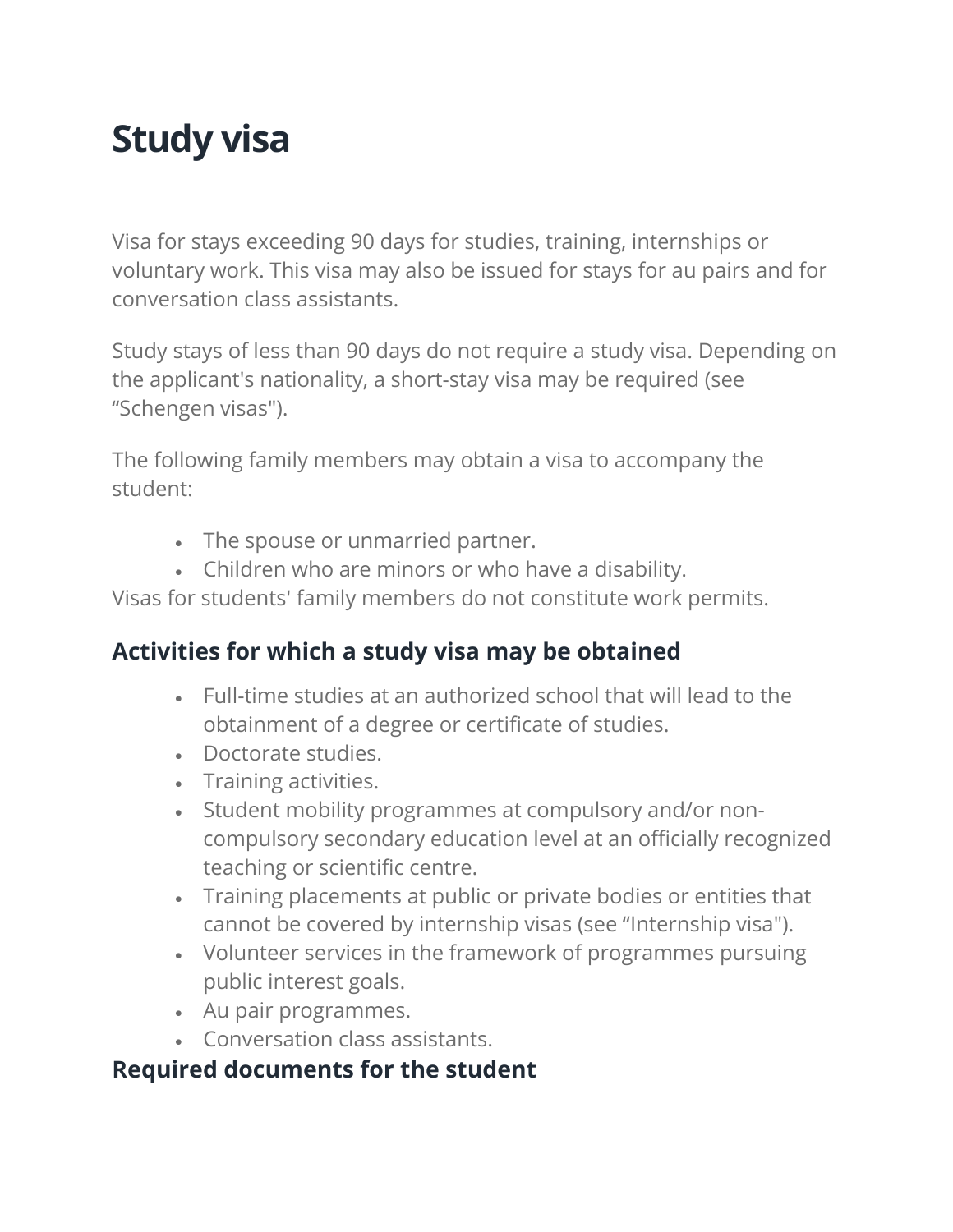**1. National visa [application](https://www.exteriores.gob.es/en/EmbajadasConsulados/Documents/Consular/20210611-Formulario%20nacional%20espa%c3%b1ol-ingl%c3%a9s.pdf) form.** Each applicant must complete and sign a visa application, filling in each of its sections. If the applicant is a minor, one of their parents or a duly accredited representative must sign the application.

**2. Photograph.** A recent, passport-size, colour photograph, taken against a light background, facing forward, without dark or reflective glasses, or any garments concealing the oval of the face.

**3. Valid, unexpired passport.** Original and a photocopy of the page or pages of the passport that contain biometric data. The passport must be valid at least for the duration of the planned stay and contain two blank pages. Passports issued more than 10 years ago will not be accepted. **4. Proof of acceptance for the study, training or volunteer activity or internship**. Original and a copy of the document proving:

- Acceptance at an authorized teaching centre to carry out a fulltime study programme.
- Acceptance at a research or training centre.
- Acceptance into a student mobility programme (in this case, the applicant must also provide proof of acceptance at a study centre, of having found accommodation with a family or at an institution, and the commitment of the organizer of the programme to bear the costs).
- Acceptance for a non-remunerated internship on the basis of a signed agreement.
- An agreement with the organization responsible for the volunteer programme.

**5. Proof of financial means.** Original and a copy of the documents proving that the applicant (or their legal representative or the family member supporting them) has sufficient financial means to cover the expenses of the student's stay and return, as well as the stay and return of the family members accompanying them. The minimum required amount is equivalent to 100% of Spain's Public Multiple Effects Income Indicator (IPREM). To this amount must be added 75% of the IPREM for the first family member and 50% of the IPREM for each additional family member. If proof is provided that accommodation for the entire stay has been paid for in advance, this amount will be deducted. Foreign documents must be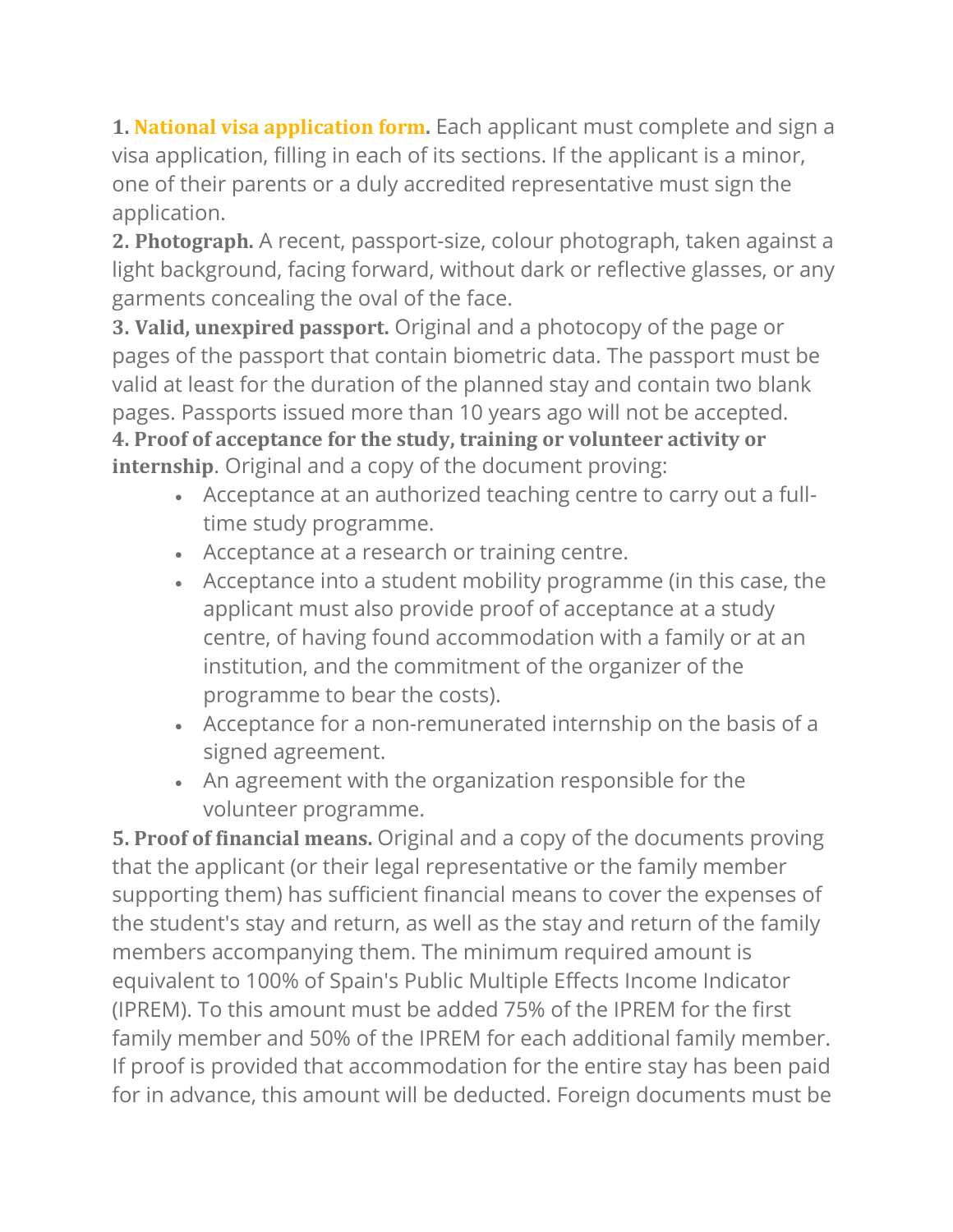legalized or apostilled and, where applicable, must be submitted together with an official translation into Spanish.

**6. Health insurance.** Original and a copy of the certificate accrediting the public or private health insurance contracted with an insurance entity authorized to operate in Spain. The insurance policy must cover all the risks insured by Spain's public health system.

If the applicant is participating in a volunteer programme, in addition to the medical insurance, they must provide a copy of the civil liability insurance policy taken out by the organization.

**7. Criminal record check certificate.** Applicants of legal age who apply for a visa for a stay of more than 180 days must submit the original and a copy of the criminal record check certificate(s) issued by their country or countries of residence for the past 5 years. Foreign documents must be legalized or apostilled and, where applicable, must be submitted together with an official translation into Spanish.

**8. Medical certificate.** Applicants requiring a visa for a stay of more than 180 days must submit the original and a copy of a medical certificate accrediting that they do not suffer from any disease that could cause serious repercussions for public health pursuant to the 2005 International Health Regulations. Foreign documents must be legalized or apostilled and, where applicable, must be submitted together with an official translation into Spanish.

**9. Proof of residence in the consular district.** The applicant must provide proof of their legal residence in the consular district or that they are attending classes, in person, in the consular district.

**10. Proof of the representative's identity and capacity.** If the applicant is a minor, it will be necessary to submit copies of the identity document or passport of one of their parents, as well as of the document constituting proof of kinship. The originals must be shown when submitting the application. If the visa application is submitted through a representative, a copy of the identity document or passport of the representative and of the power of attorney or document accrediting representation must be submitted. The originals must be shown when submitting the application.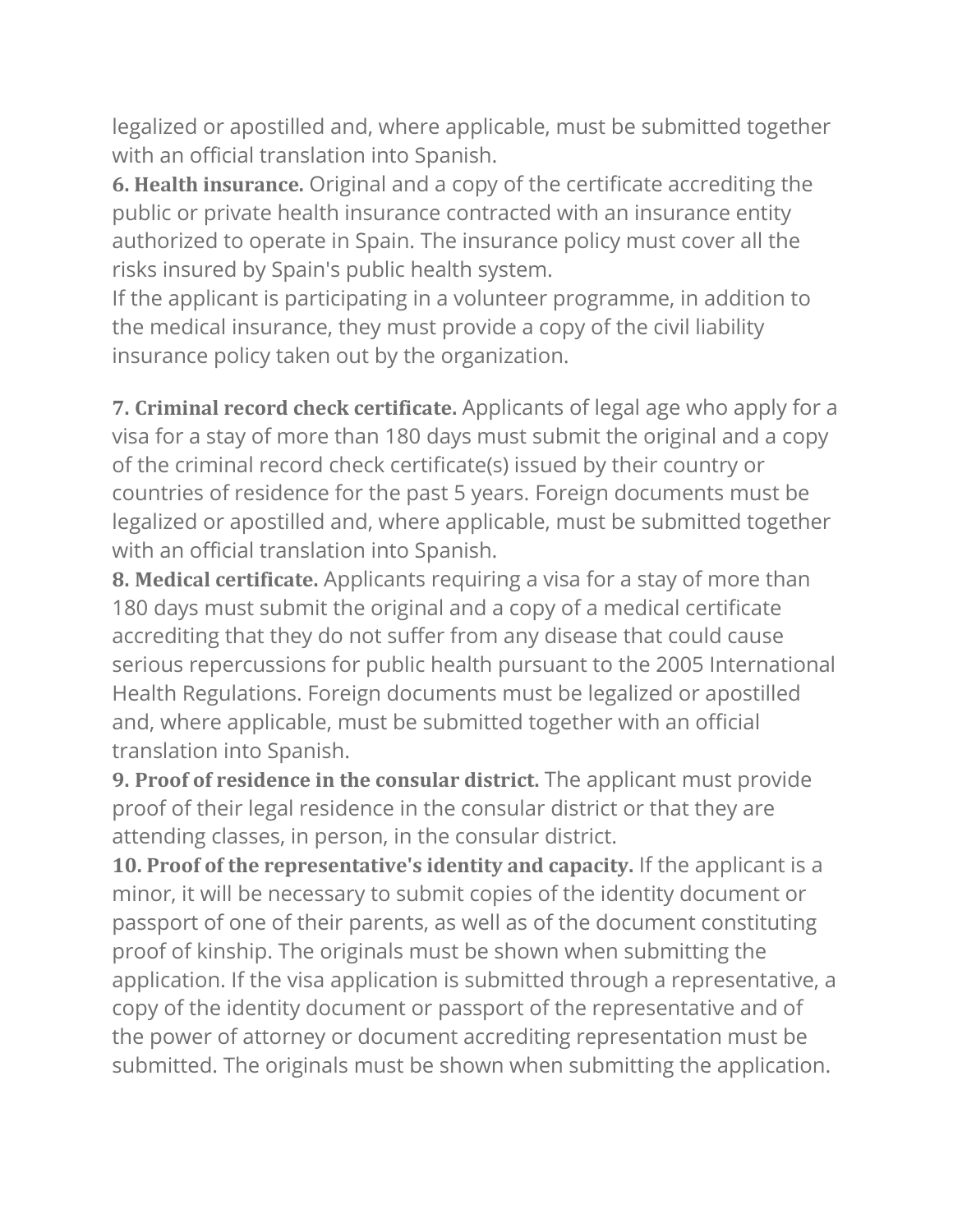Foreign documents must be legalized or apostilled and, where applicable, must be submitted together with an official translation into Spanish.

**11. Authorization of legal representatives.** If the applicant is a minor, it will be necessary to provide the original and a copy of the parents' or guardians' authorization of the minor's temporary relocation to Spain, certified by a notary, which must also name the individual who will be responsible for the minor in Spain. Foreign documents must be legalized or apostilled and, where applicable, must be submitted together with an official translation into Spanish.

**12. Payment of the visa fee.** The visa fee is of an amount equivalent to 80 euros. For nationals of Australia, Bangladesh, Canada, the United States of America and the United Kingdom different rates are applied for reasons of reciprocity. In these cases, the amount of the fee must be consulted with the Consular Office.

# **Required documents for family members**

For each family member accompanying the student, the following must be submitted:

• The documents listed above as 1, 2, 3, 6, 7, 8, 9 and 12. Where applicable, 10 must also be provided.

Moreover, the certificates proving kinship with the student (marriage certificate, unmarried couple certificate, or birth certificate, as applicable) must be provided. Foreign documents must be legalized or apostilled and, where applicable, must be submitted together with an official translation into Spanish.

When necessary to assess the application, the Consular Office may request additional documents or data and may also ask the applicant to come in for a personal interview.

# **Procedure**

This Consular Office is competent to accept visa applications from individuals residing in the consular district or who are regularly in the consular district for study purposes even if they are not a resident.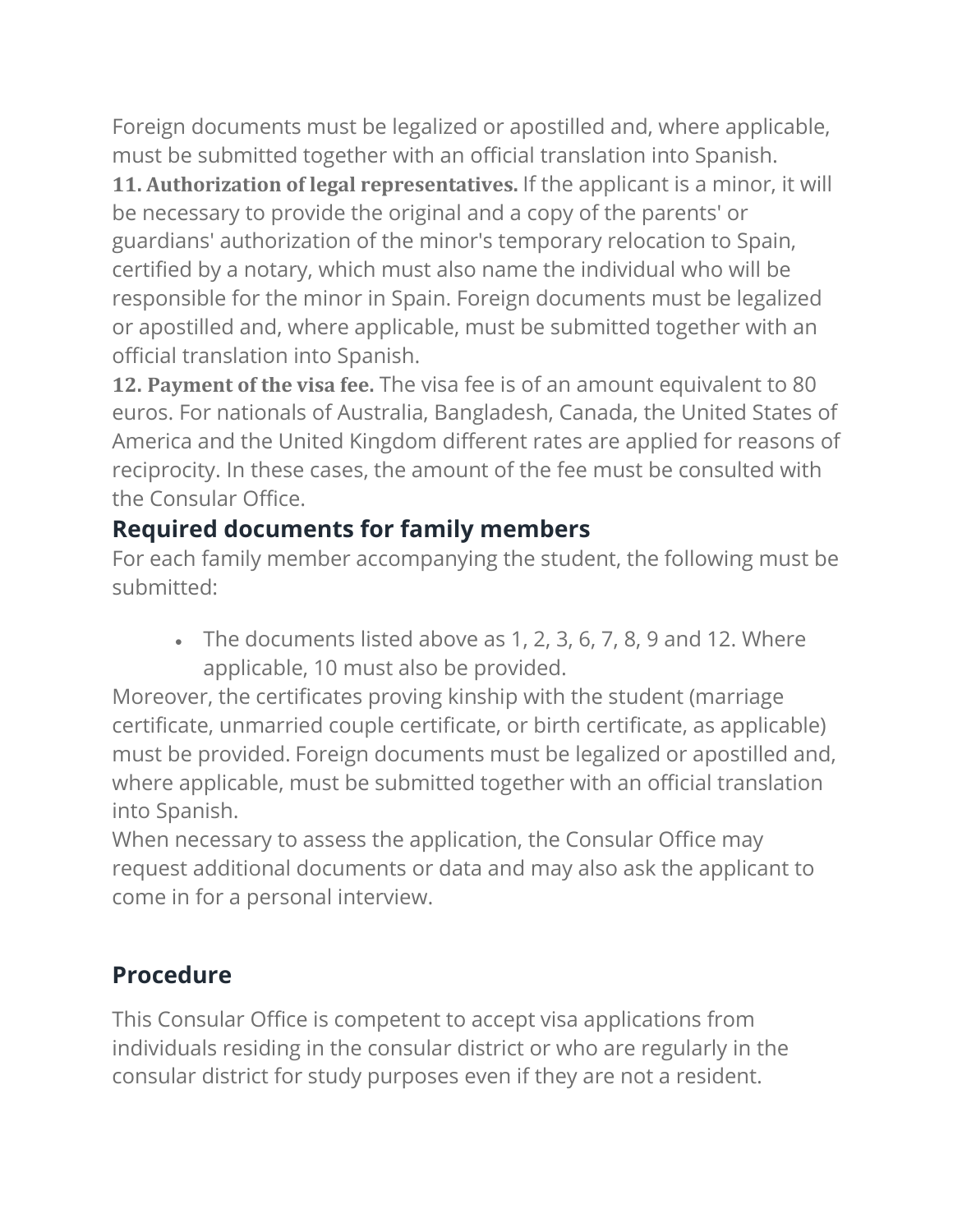Applying for a study visa also entails applying for a study stay permit.

- **Who can apply for a visa:** Visa applications must be submitted in person by the applicant or by one of their parents if the applicant is a minor. They may also be submitted through a duly accredited representative.
- **Visa application period:** Visa applications must be submitted sufficiently in advance of the beginning of the pertinent study programmes, as the procedure entails consultations with other authorities.
- **Place of submission:** Applications must be submitted in person at the Consular Office. An appointment is necessary.
- **Proof of receipt:** The Consular Office will provide the applicant with proof of receipt of the application with a code that enables them to check the status of the dossier through the following link: <https://sutramiteconsular.maec.es/Home.aspx>
- **Rectifying the application:** The Consular Office may ask the applicant to submit any missing documents, or to provide additional documents or data that are necessary for a decision regarding the application. The applicant may also be called in for a personal interview.
- **Decision period:** The legal period for reaching a decision is of 1 month from the day after the application submission date, but this period may be extended if an interview or additional documents are requested.
- **Collecting the visa:** The visa must be collected in person by the applicant or by their representative (if the applicant is a minor) within a maximum period of 2 months, counted as of the day after the date on which the favourable decision is notified. The Consular Office will inform the applicant regarding the procedure for the return of the passport and any other original documentation.
- **Refusal of the visa or study stay permit:** Refusals of the visa or study stay permit will always be notified in writing, setting forth the grounds on which the decision adopted was based.